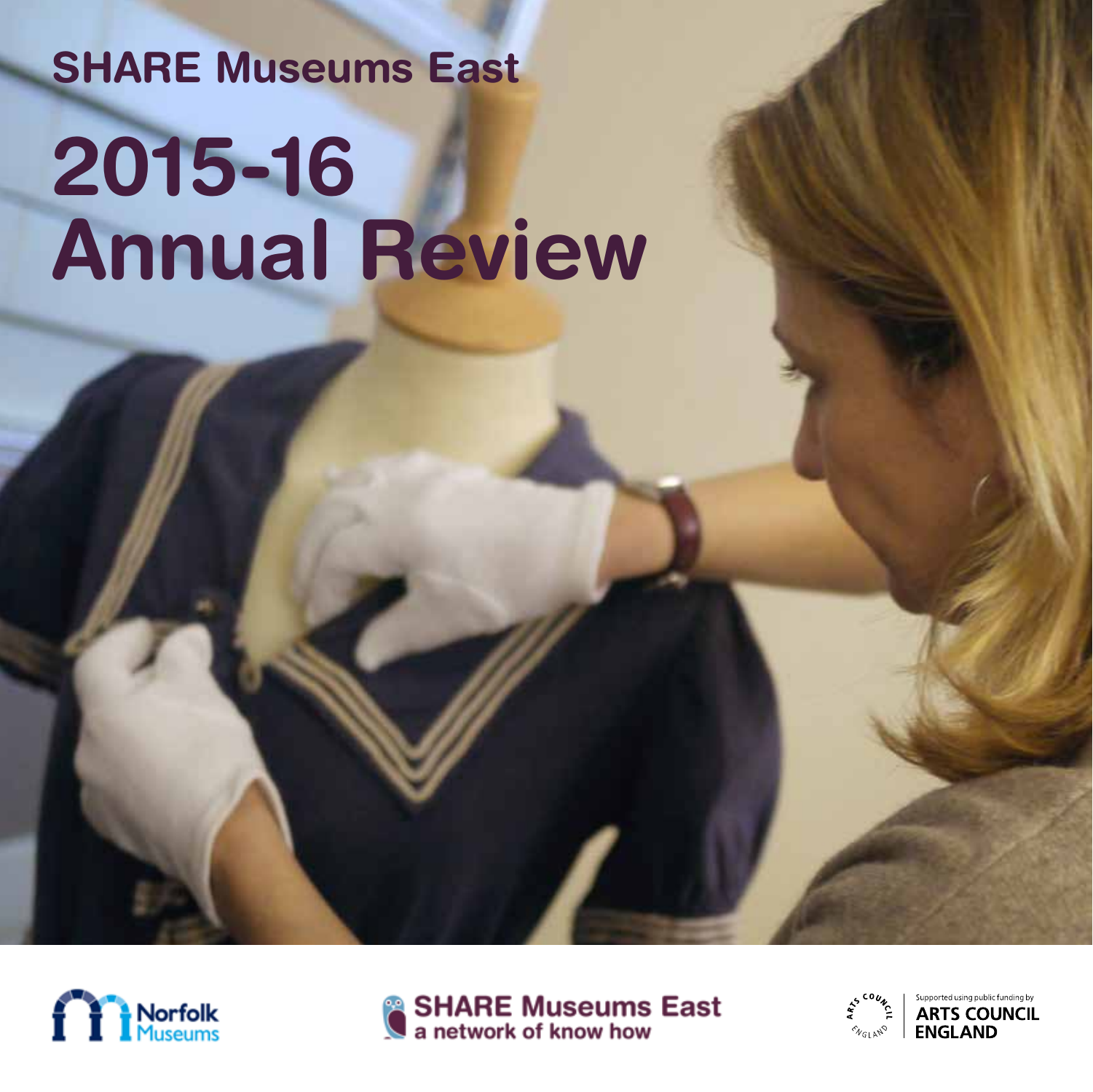## 2015-16 AT A GLANCE



including training courses, conferences and meet-ups

Nominations for our inaugural Volunteer Awards came from

Events were attended by over people **1,400** 93%

Invested in museum development from Arts Council East (ACE) funding

Invested from ACE's Small Scale Capital Grants scheme in 5 museums

of our events received an excellent or good rating

# £416,592 £158,400

British Schools Museum. **99** We consider the SHARE network to be

"

museums



## INTRODUCTION

At the heart of the SHARE programme are And it is paying dividends. In 2015-16 we reached partnerships. The willingness of the museum out to over two-thirds of the Accredited museums sector in the East of England to contribute and across the region. 93% of attendees at our training work in partnership allows SHARE to deliver a sessions rated them excellent or good. Our programme which is second to none. It ensures Benchmarking performance survey shows that our core funding from Arts Council England is used museums have steadily increased their visitors for maximum impact and has created a sector which is better networked and supported than ever before. We work with staff and volunteers in every county across the region to deliver our development programmes, grants and networks to the widest possible range of museums. year-on-year, with a core group showing an 18.5% increase since 2009. Arts Council England's funding is supplemented by the investment of our partners in their own museum development programmes, and by the sector's contribution to SHARE.

And through the generous input of those museums, the SHARE programme is unrivalled in its breadth and value for money. Staff and volunteers freely contribute their expertise and time, helping us shape our activities to meet the needs of the region, and many venues are made available without charge. This ethos has been part of the programme since its inception in 2009. Thank you for your input into SHARE. Together we achieve so much more. **Steve Miller** Acting Assistant Director Community and Environmental Services (Cultural Services & Lifelong Learning), Head of Norfolk Museums Service, Head of Norfolk Arts Service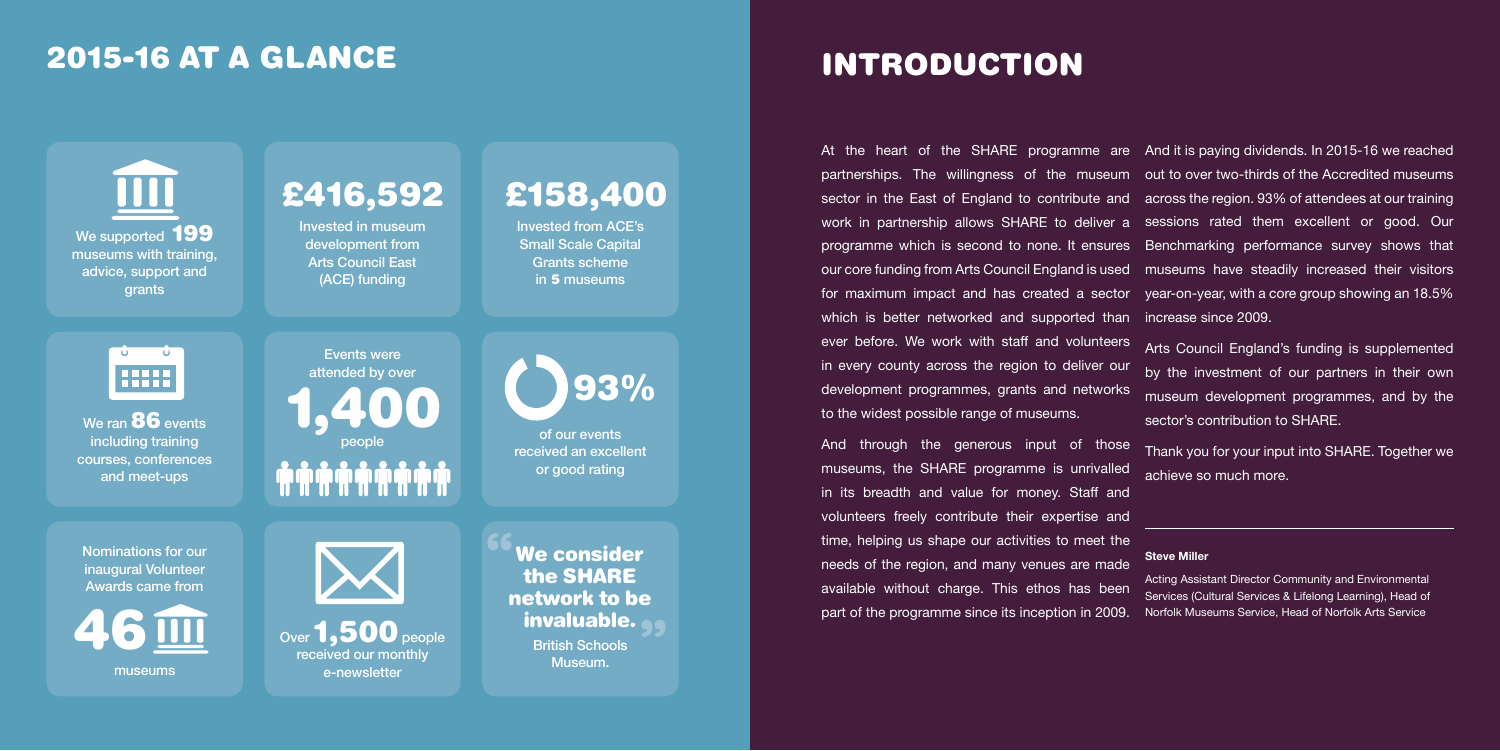

## ABOUT US

SHARE Museums East manages the East of England Museum Development Programme. It is delivered by a team of five through Norfolk Museums Service in collaboration with Cambridgeshire County Council, Essex County Council, Hertfordshire County Council, Suffolk County Council and via their Museum Development Officers; with Luton Culture in Bedfordshire; and with the University of Cambridge Museums.

Our mission is to support excellence, resilience and cooperative working in museums in the East of England.

#### **Our funding**

For 2015-16, Arts Council England (ACE) awarded SHARE £416,592 to deliver museum development services for the 165 Accredited museums across the region.

In addition SHARE received £158,400 from ACE to administer the Small Scale Capital Grants scheme in the region, to enable Accredited museums to receive significant loans, building their longterm resilience and increasing their audiences.

#### **Our programme**

Our programme has been developed in consultation and collaboration with the sector. It is flexible, responds to need and is for museums of all sizes.

Over **160** staff and volunteers attended **17** free courses that covered everything from emergency planning to documentation basics.

SHARE supports museums to develop their skills and resilience, and we place skill-sharing and peer-to-peer learning at the heart of our programme. We aim to encourage best practice and build pride in, and awareness of, museums in the East of England.

**SHARE** facilitated **6** collections networks and delivered specialist training, e.g. training on assessing and repacking military uniforms.

Fifteen self-managing forums support museum development, have links to national specialists and help plan and deliver training and other initiatives.

## **Our networks**

**Co-production Network Conservation Network Costume &Textile Network Digital Development** 

> We continued to deliver a high quality range of training that directly supports the Collections Care Syllabus, a downloadable guide aimed at museum staff and volunteers, developed by SHARE and the Collections Trust. As well as web-based resources, SHARE ran a range of training sessions that supported elements of the syllabus including environmental monitoring, object handling and packing. The Collections Care Conference's theme of *Use not Abuse* covered the balance of enjoying and learning from our material past and longterm preservation.

**Forum**

**Front of House Forum Heritage Engineering Network**

**Historic Buildings Network**

**Maritime Heritage East**

**Money & Medals Network**

**Natural History Network**

**Regional Learning Network**

**Reminiscence Network East**

**Retail Forum**

**Rural Museums East Network**

**Volunteer Co-ordinators Forum**

## GOAL 1 **Excellence**

**Aim To support the region's museums in the development of excellent collections practice in conservation, care, storage, knowledge and access.**

> **"Really interesting mix of talks that addressed the topics from a range of perspectives… Well thought out and planned, with some excellent ideas to learn from."** *Conference delegate*

#### **Highlights**

59 delegates from across the region attended the Collections Care Conference, with a theme of *Use not Abuse* .

#### **Project focus**

#### **Collections Care**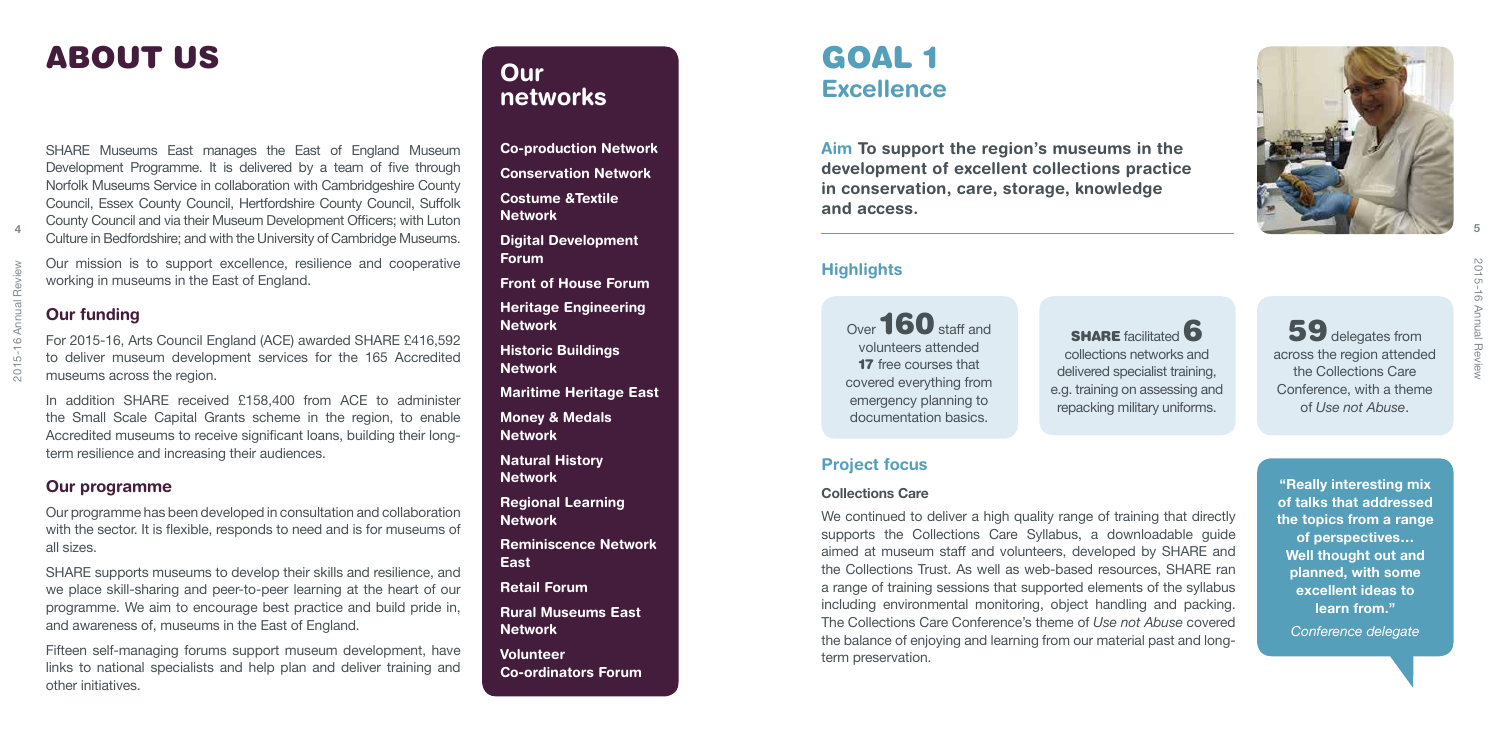

#### **Highlights**

## GOAL 2 **Audiences**

**Aim To ensure that the region's museums are broadening their audiences, widening access to participation in their work and providing a source of inspiration to as many people as possible.**



**"The Mystery Shopper scheme has helped greatly to improve our customer service for our visitors by having our museums looked at objectively by 'shoppers' who are asked to comment on all aspects of their visit."**

*Mystery Shopper Scheme participant*

#### **Project focus**

#### **Mystery Shopping Scheme**

We are working to raise the profile and standard of visitor services in our region's museums. The Mystery Shopping Scheme is a reciprocal programme in which participating museums undertake mystery shopping visits to each other's venues and feed back findings. SHARE co-ordinates the training, allocation of visits, data collection and feedback to participating museums.

The scheme enables participating museums to gain insights and understanding, develop front of house teams, improve visitors' experiences, learn from other museums and generate ideas and income. During 2015-16, 18 museums across the region took part, enjoying and benefitting from 102 mystery shopping visits.

The Front of House Forum delivered 4 events attended by 97 people, on subjects from a warm welcome to security.

**SHARE** became responsible for providing the Accreditation technical advice service in the region and a new project officer joined the team as Regional Accreditation Advisor.

A seminar on *Working with Different Audiences* shared examples of projects with people with dementia, young offenders, homeless people, people with autism, looked after children and foster carers.

**SHARE** ran a training and networking session for Museum Mentors, museum professionals who support independent museums with Accreditation.

19 people attended a Retail Forum training event on *Selling Skills* and *Sound Retail Practice*.

The Co-Production Network was established for museums interested in working with their audiences to co-produce and co-create exhibitions, events and more.

#### **Highlights**

**Aim To support museums to anticipate and adapt to economic, environmental and social change by seizing opportunities, identifying and mitigating risks, and deploying resources effectively in line with their mission.**

> **"… it was very useful to be guided through the procedure … having the skills of a professional leader enabled us to produce a workable document to which everyone was able to contribute."**

> > *Forward Planning Grant recipient*

#### **Project Focus**

#### **Developing Forward Plans**

Following widespread consultation we introduced Forward Planning grants in 2015 to give museums the flexibility to develop plans in a way that suited them best. Six organisations were awarded grants. All chose to employ experienced consultants to review their operations and provide an objective external analysis. The results have been transformational, leading to much better clarity of vision and purpose, and plans which are shared across all staff and volunteers working in the organisations.

## GOAL 3 **Resilience**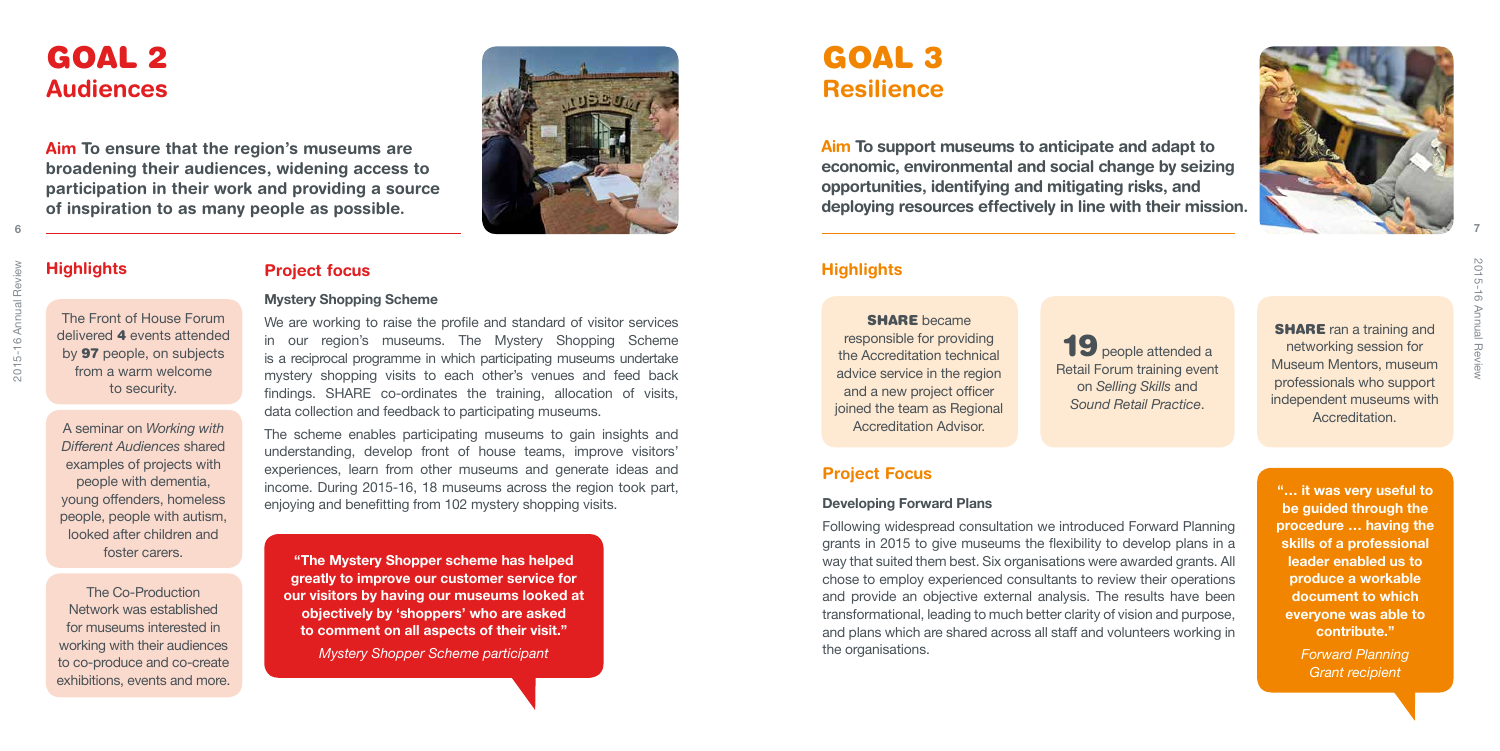# 2015-16 Annual Review 2015-16 Annual

#### **Highlights**

**"The awards celebration was a huge success, in no small part because of the amazing support that thousands of volunteers contribute to the Eastern region's museums on a regular basis."**

*Volunteer Awards Steering Group*

## GOAL 4 **Leadership**

**Aim To equip museum professionals and key volunteers with the ability to perform their role effectively; develop their workforce; establish and maintain positive professional relationships; and to lead change and innovative initiatives.**



#### **Project focus**

#### **Volunteer Awards**

Our first annual region-wide Volunteer Awards scheme was developed in partnership with the University of Cambridge Museums, receiving nominations from 46 museums.

We launched the first SHARE Volunteer Awards for Museums in the East, in partnership with the University Museums Cambridge. Nominations were received for 87 individuals and 19 teams from 46 different museums, and 8 individuals and 1 team won awards. The winners were announced at a special celebration evening at the Athenaeum, Bury St Edmunds.

**138** sector professionals and volunteers attended the 5th annual **SHARE** conference, on the theme of advocacy and partnership.

The awards recognised the immense input volunteers make to the East's museums, large and small. They highlighted how important volunteers are to museums, showcasing the range of roles they undertake, and the diversity of the people who offer their time as volunteers. In addition we used the awards to highlight best practice in both volunteering and volunteer management.

A total of 86 courses and training opportunities were delivered by **SHARE** and our contributors to over 1,400 museum staff and volunteers in the East of England.

**13** training courses were run, including on *Arts Award*, *Learning from Objects, Making Museum Trails* and *Safeguarding in Museums*.

10 museums attended a day exploring the overlap of informal learning with visitor engagement, looking at how to guarantee a consistently high standard of visitor experience.

#### **Highlights**

**Aim To support the region's museums in the development of excellent provision for children and young people and to broaden ways in which they work in partnership with them.**

> **"Great theme for the conference – digital learning is very topical and relevant. The conference was very useful and thought provoking."** *Conference delegate*

#### **Project focus**

#### **Children and Young People Conference**

65 people attended our annual Children and Young People Conference, run in collaboration with the two Bridge organisations in our region (The Festival Bridge and the ROH Bridge). Entitled *Object Lessons 3 – Digital Delights and Dilemmas*, the conference addressed Coding and the Curriculum, Digital Badges, HLF and Young People, Arts Mark, Arts Award and Young Cultural Leaders. For the first time it took place at a school – Honywood School in Essex was chosen because of its digital learning specialism, and delegates also heard from some of the pupils at the conference.



5 museums in West Suffolk and Essex worked on a project to develop a cost-neutral holiday club model for museums, to be piloted over summer 2016.

## GOAL 5 **Children and Young People**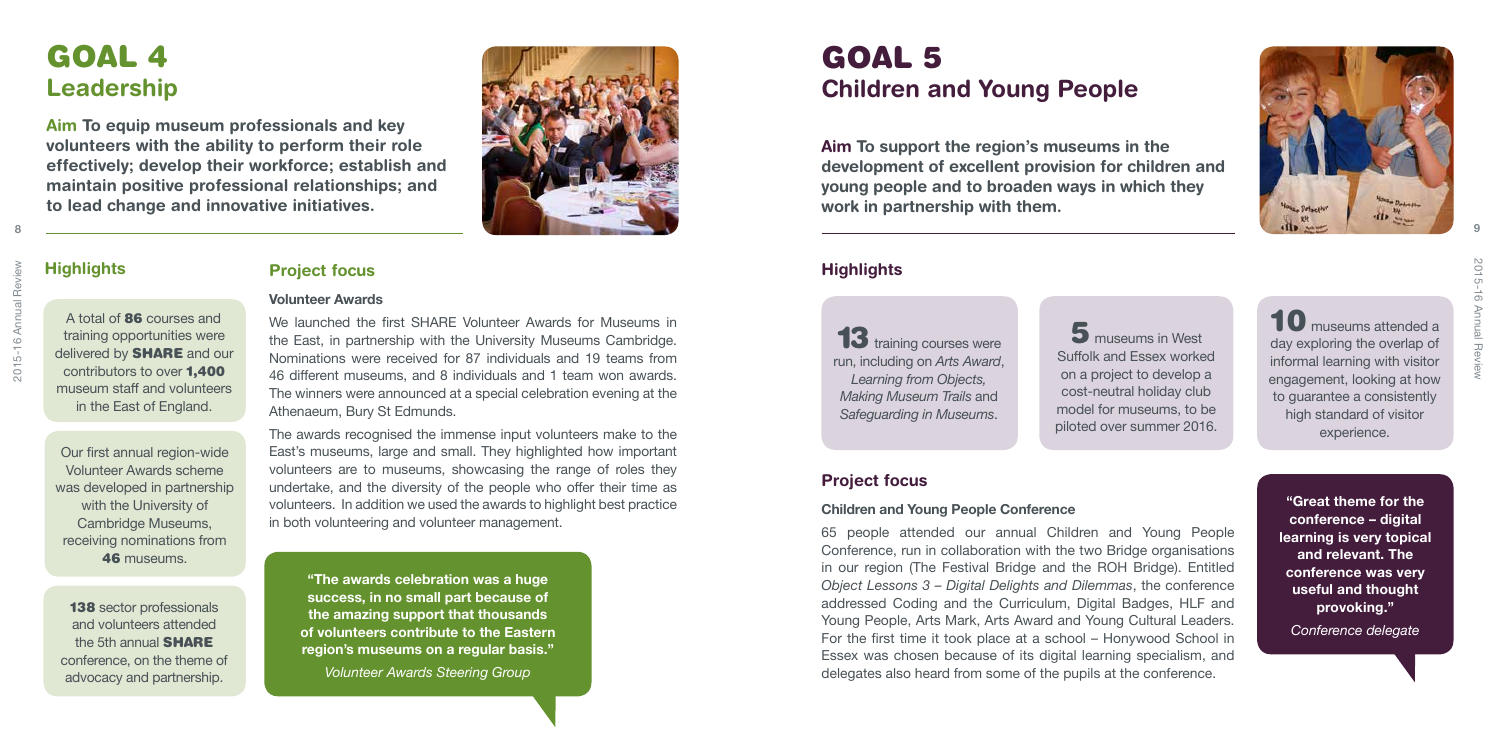



### **Highlights**

- £35,000 Museum Development Grant
- 20 Accredited museums and 3 museums working towards Accreditation were supported directly by the Cambridgeshire Museum Partnership Officer.
- £11,287 was awarded to support 15 museums in small grants of up to £1,000.
- £50,000 was awarded to Peterborough Museum as part of the ACE Small Scale Capital Grants scheme.
- 19 training courses were held across Cambridgeshire.
- Cromwell Museum was assisted in preparing to transition from a local authority-run museum to one managed by a new trust.
- The Cambridgeshire Museum Partnership Officer worked closely with Wisbech Museum to ensure its survival.

#### **Case study**

#### **Small Grants Scheme**

Small grants of up to £1,000 were awarded to 15 museums across Cambridgeshire including Ely Museum, Centre for Computing History, Ramsey Rural Museum and Whittlesey Museum. The projects could be for any aspect of the museums' operations which fitted with ACE's five goals and their own Forward Plans, but could not be used to cover core costs.

A grant was awarded to Cromwell Museum to facilitate loans from other museums, such as an exhibition from Epping Forest and objects from the Norris Museum. This helped the museum to sustain its education and outreach programme as its management was being transferred from Cambridge County Council to the Cromwell Museum Trust.

- £18,500 Museum Development Grant.
- 12 Accredited museums and museums working towards Accreditation were supported directly by the Bedfordshire Museum Development Officer.
- Two grants were awarded in a small grants programme to support museum provision for schools for a total of £1,500.
- 7 training courses were held across Bedfordshire.
- The Bedfordshire Museums Group was developed, including the creation of a logo and a survey of members about the future direction.
- John Bunyan Museum was supported with a Collections Review project and with its basement development project, resulting in the basement opening and new storage rooms created for some of the collection.
- ROH Bridge funded a Learning Mentoring project in which 4 Bedfordshire museums were supported by the Luton Culture learning team to develop provision to schools.

Ely Museum was also awarded two grants: to help the museum with collections conservation advice in anticipation of a redevelopment project, and to fund a project between the Museum and Littleport School, commemorating 200 years since the Littleport and Ely riots of May 1816.

#### **County snapshot**

35 **Accredited museums** 

1,491,429 **total visits to museums\***

£30,840,294 **value of visits to museums for the economy\* \*\*** 

## CAMBRIDGESHIRE

### **Highlights**

#### **Case study**

#### **Summer Passport Scheme**

A Summer Passport scheme was developed as a pilot project with Essex County Council, Hertfordshire County Council, and Epping Forest District Museum, with £2,000 funding from SHARE. Following a reported decline in family audiences in summer months at some museums, it was developed to encourage families to visit more sites than they might usually and to visit new museums for the first time within these counties.

The aim was for participating museums to crosspromote each other for families to visit several sites, getting their passports stamped at each location and completing 'missions' to be awarded a certificate.

22 museums took part from 18 museums services across the three counties. Feedback showed the passports improved the quality of visits at participating museums and developed staff skills in engaging with visitors.

#### **County snapshot**

9 **Accredited museums** 

304,449 **total visits to museums\***

£3,108,577 **value of visits to museums for the economy\* \*\***



## BEDFORDSHIRE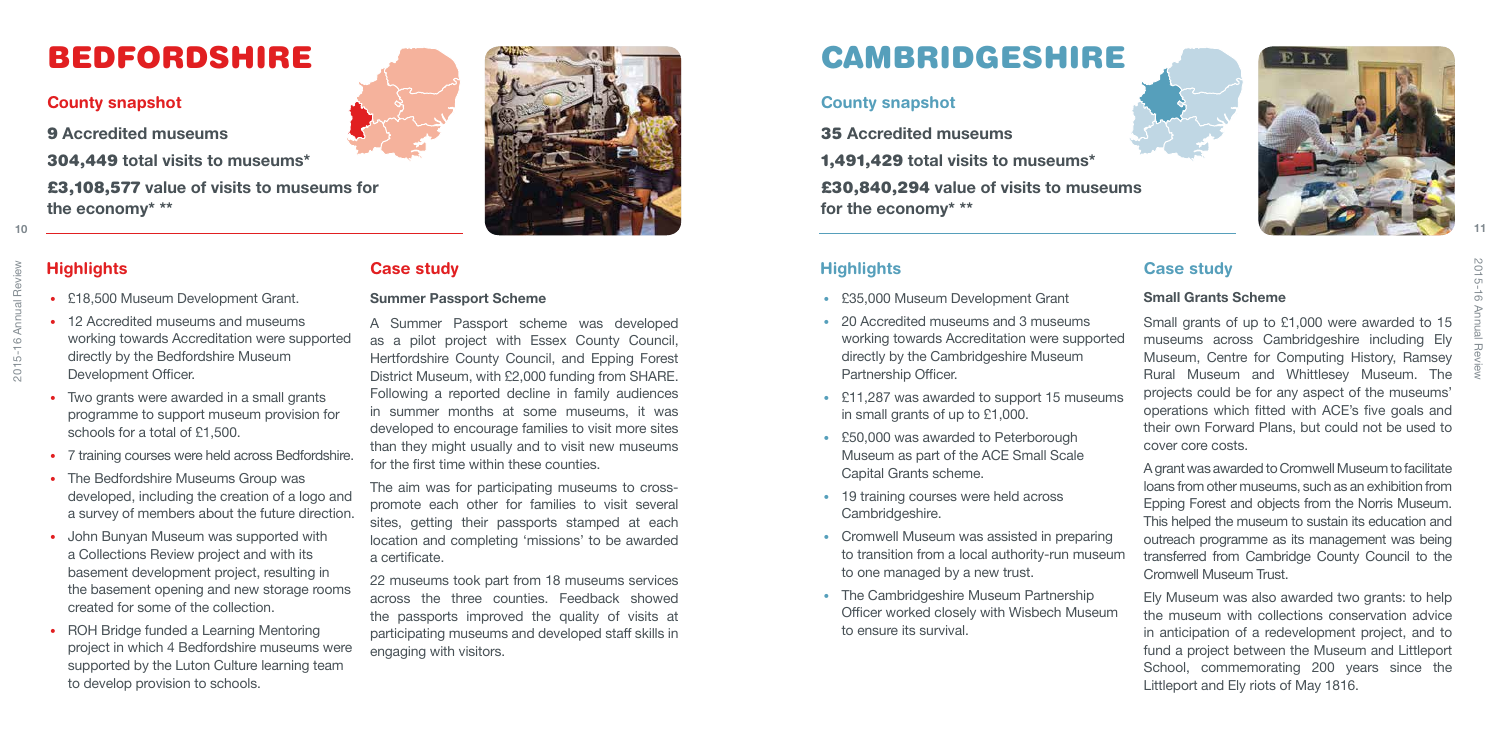



## **Highlights**

- £25,000 Museum Development Grant.
- 29 Accredited museums and 2 museums working towards Accreditation were supported directly by the Essex Museum Development Officer.
- £27,382 was awarded to Southend Museums as part of the ACE Small Scale Capital Grants scheme.
- 11 training courses were held across Essex.
- A pilot peer mentoring scheme was developed with 14 participants recruited and matched into pairs and threes.
- Quarterly 'tweet-ups' were held featuring social media specialist Louise Winters and museum blogger Claire Madge ("Tincture of Museums") who spoke about her experiences campaigning against the closure of Bromley Museum and as Blogger-in-Residence at the RAF Museum.
- The Museum of Power was supported with a governance review, recruitment of a mentor and with the recruitment and work with two local primary schools as part of Takeover Day.

#### **Case study**

#### **Digital Learning Project**

A county-wide digital learning project was run with five museums, to develop new ways of engaging children and young people with collections using digital media. Participating museums could access funding of up to £500 each for the project.

For example, Essex Police Museum used iPads to recreate a historic crime-scene digitally and to enable young people to investigate. Epping Forest and Lowewood Museums ran digital training for their youth panel, who incorporated it into a temporary exhibition.

- £24,000 Museum Development Grant.
- 22 Accredited museums and 2 museums working towards Accreditation were supported directly by the Hertfordshire Museum Development Officer.
- £20,386 was awarded to Epping Forest and Lowewood Museums as part of the ACE Small Scale Capital Grants scheme.
- 10 training courses were held across Hertfordshire.
- 14 museums were awarded grants totalling £4,000 from a Small Grants Scheme for activity directly linked to museums' Forward Plans.
- A Collections Care Grant scheme was launched with 8 grants totalling £7,000 awarded.
- 6 Hertfordshire museums took part in the Passport Scheme (see Bedfordshire page).
- The first *Hertfordshire Association of Museums on Tour* event was held to promote member museums at a library event, thanks to joint working with Hertfordshire Archives and Local Studies.

As a result of the project, the Essex Museum Development Officer has a digital equipment library for museums to use in developing and delivering learning and engagement workshops, events and projects which includes 12 iPads, 2 MaKey Makeys, a Raspberry Pi Starters Kit and littleBits Electronics Deluxe Kit.

The second training session was in Improving Access, led by Vision4Growth. The day covered sight loss, the terminology of disability, training on sighted guiding techniques and case studies.

#### **County snapshot**

31 **Accredited museums**

373,375 **total visits to museums\***

£5,536,142 **value of visits to museums for the economy\* \*\***

## ESSEX

### **Highlights**

#### **Case study**

#### **Training Sessions for Curators Group**

Two training sessions were held for the Hertfordshire Association of Museums Curators Group: the first on *Emergency Planning*, with attendees sharing knowledge, examining and discussing case studies and taking part in a practical session. The curator from Stevenage Museum presented lessons learned from a flood, in which torrential rain had left the museum with extensive flooding and the daunting task of drying the museum and cleaning, unpacking, drying and repackaging thousands of objects. Feedback included "*The case studies were helpful and overall the session provided an opportunity to think about an important subject out of the office and away from other distractions.*"

#### **County snapshot**

24 **Accredited museums** 

388,883 **total visits to museums\***

£5,046,032 **value of visits to museums for the economy\* \*\*** 

## HERTFORDSHIRE

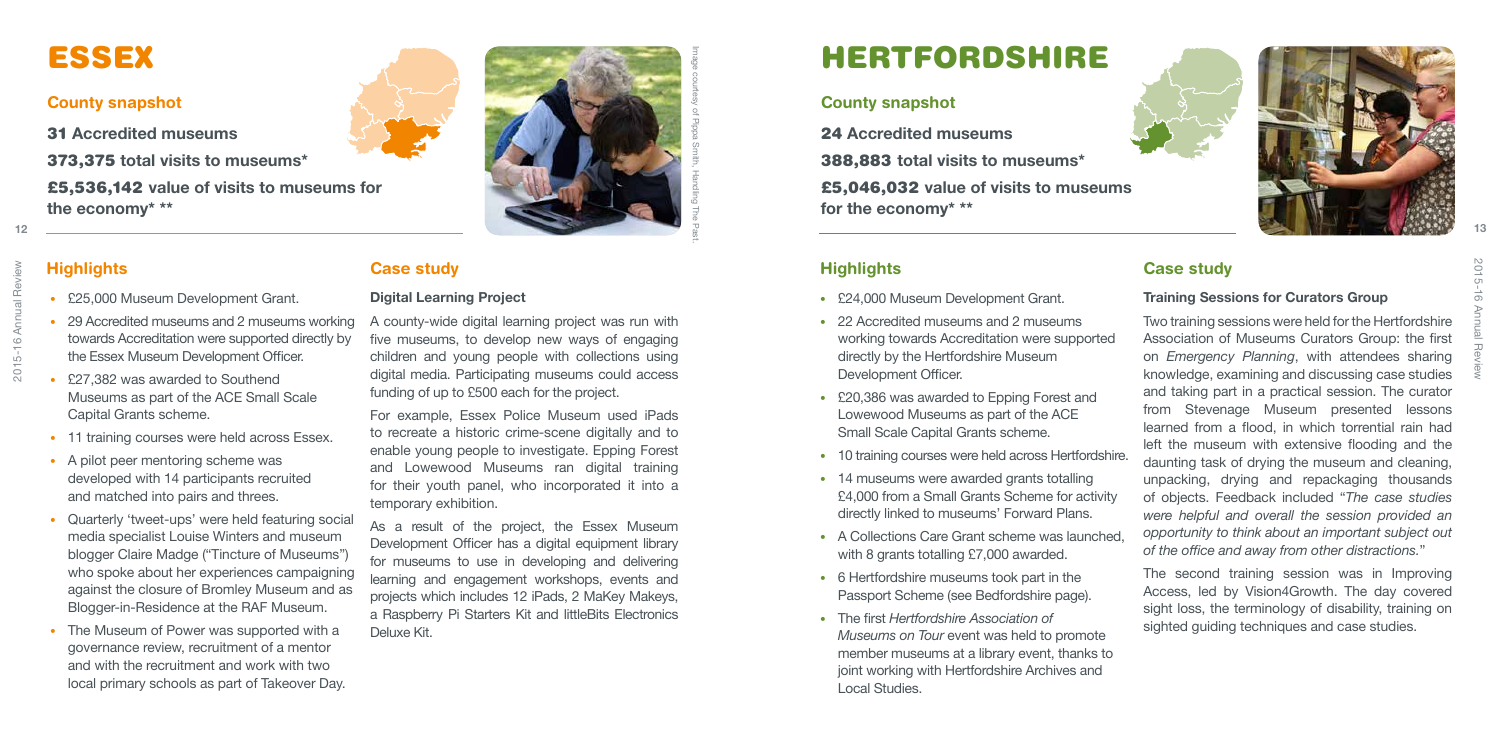

![](_page_7_Picture_34.jpeg)

### **Highlights**

- £35,000 Museum Development Grant.
- 35 Accredited museums and 5 museums working towards Accreditation were supported directly by the Suffolk Museum Development Manager.
- £20,386 was awarded to Moyse's Hall as part of the ACE Small Scale Capital Grants scheme.
- 26 training courses were held across Suffolk.
- A website was developed and launched for the Association of Suffolk Museums: www.suffolkmuseums.org.
- 30 museums took part in the Summer in Suffolk Museums project, a collaborative marketing initiative which helped promote 67 family-friendly activities and events in museums over the school summer holidays. The initiative also helped support a new category in the Suffolk Museum of the Year Award – the Suffolk Family-Friendly Museum of the Year.
- A county museum education network event was attended by 25 people.

#### **Case study**

#### **Suffolk Museum of the Year**

The Suffolk Museum of the Year campaign was organised to raise the profile of local museums, develop stronger formal partnerships with the media and University College Suffolk, and develop the marketing awareness and skills of some museums.

It launched on BBC Radio Suffolk and in the East Anglian Daily Times and members of the public were invited to nominate their favourite museum. Seven museums were shortlisted (two of them first time competition entrants) and a panel of judges then picked the winners.

- £16,000 Museum Development Grant.
- 13 Accredited museums and 2 museums working towards Accreditation were supported directly by the Norfolk Museum Development Officer.
- £34,000 was awarded to Sheringham Museum as part of the ACE Small Scale Capital Grants scheme.
- 10 training courses were held across Norfolk.
- Learning Development Grants totalling £1,100 were awarded to 4 museums for a range of activity including interactives aimed at families, illustrations and activity sheets for children.
- A summer training and networking event was attended by 21 members from 12 museums.
- The Museums Norfolk group was supported to develop its leadership role in the independent museums sector in Norfolk, in particular to improve public engagement in museums.
- Diss Museum was supported to review its governance structure and as a result has started a move towards CIO status.

The Museum of East Anglian Life won, with judges praising *"its excellent visitor experience, warm and helpful staff and exquisite Victorian walled garden."*

#### **County snapshot**

35 **Accredited museums**  443,268 **total visits to museums\*** £6,534,275 **value of visits to museums for the economy\* \*\*** 

## SUFFOLK

#### **Highlights**

#### **Case study**

#### **Audio Guides**

£1,700 funding and support was provided for three museums to develop low-cost sustainable audio guides to improve interpretation and visitor engagement. The Museum of the Broads created several simple audio installations around the museum which it plans to update annually; Sheringham Museum developed in-house audio systems using Raspberry Pi computers; and St Seraphim's developed an audio quide with a professional voice recording by Sheringham Little Theatre.

Sheringham Museum demonstrated some of their work at the SHARE Children & Young People Conference and their evaluation report noted:

*"The museum now has a more engaging and appealing visitor experience – the sound effects make the exhibits feel more real, rather than just being static displays. Initial visitor feedback is very positive to the new audio… This project has added a whole new dimension to the museum and has helped people understand the displays better."*

#### **County snapshot**

32 **Accredited museums**

537,237 **total visits to museums\***

£8,687,764 **value of visits to museums for the economy\* \*\***

![](_page_7_Picture_5.jpeg)

## NORFOLK